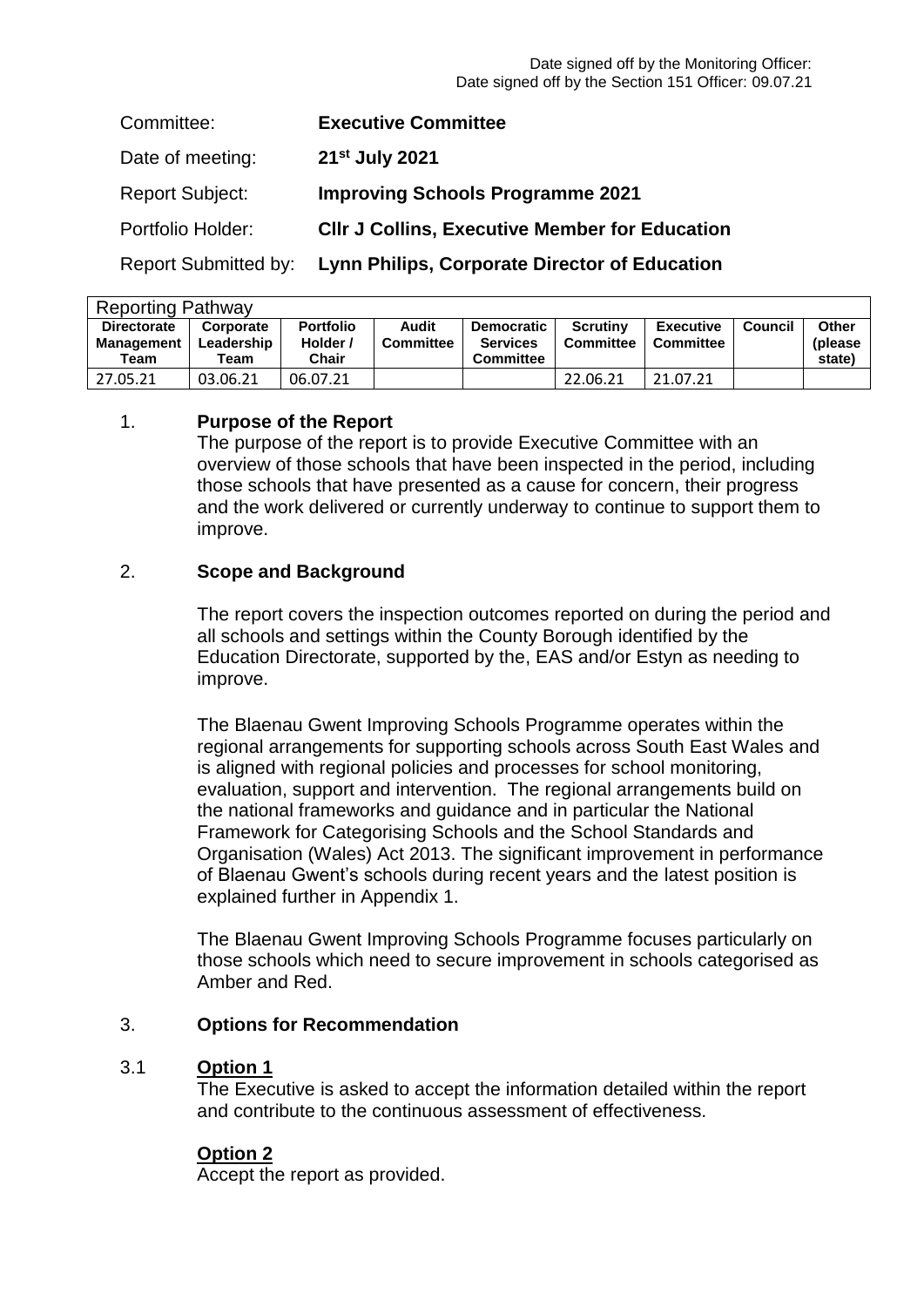### 4. **Evidence of how this topic supports the achievement of the Corporate Plan / Statutory Responsibilities / Blaenau Gwent Well-being Plan**

#### 4.1 **Corporate Plan**

One of the objectives in the Blaenau Gwent Well-being Plan is for every child to have the best start in life. The Council seeks to ensure that provision is appropriate and able to meet the needs of children and young people, so that their progress is in line with ambitious expectations.

#### 4.2 **Statutory Responsibility**

The School Standards and Organisation (Wales) Act 2013 consolidates, clarifies and reforms the law in relation to intervention in schools causing concern. The Welsh Government's statutory guidance for schools causing concern (February 2014) details the local authority powers of intervention in schools causing concern, the grounds on which those powers can be invoked and the procedures governing the intervention process.

### 5. **Implications Against Each Option**

### 5.1 **Impact on Budget**

There are no direct financial implications for this report. However, the Council allocates approximately £42.8 million to schools via the Individual Schools Budget (ISB) to provide high quality education and to improve pupil outcomes.

Blaenau Gwent continues to make a financial contribution to the regional EAS arrangements of approximately £350,000 from the core Education Directorate Budget. The EAS is the Council's commissioned school improvement service commissioned to work directly with schools to provide professional challenge and support to improve. The Education Directorate holds the EAS to account for the impact and effectiveness of their work in schools in Blaenau Gwent. The EAS value for money report has previously been shared with Members that indicates an improving position i.e. educational standards are increasing with less financial resources.

#### 5.2 **Risk including Mitigating Actions**

- 5.2.1 The Estyn Inspection Framework focuses primarily on standards, the quality of education provision and the quality of leadership in educational establishments and schools. Improving pupil performance is fundamental to the development of a highly-skilled workforce which is essential to Blaenau Gwent's longer term economic development. Failure to identify schools and provide support appropriately places at risk the quality of education and standards in individual schools. The Estyn Inspection approach provides an external viewpoint through which potential school risks are identified and resolved. Failure to ensure that there is robust monitoring of settings and of Council services carries with it a number of significant risks:
	- Undetected and unaddressed decline in school performance and the quality of provision.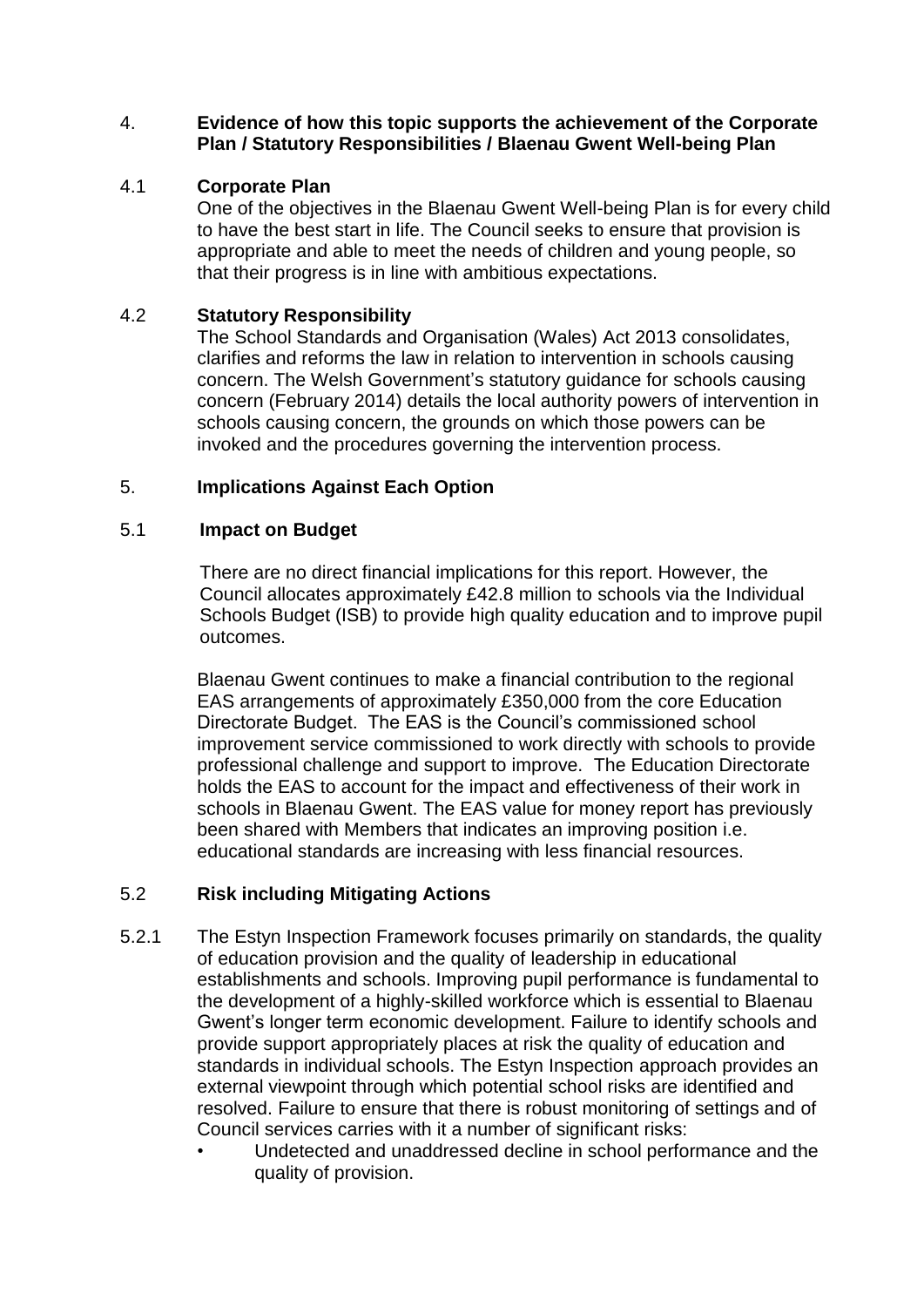- Learners do not achieve to acceptable levels
- Lack of overall improvement in schools' performance
- Children do not receive the best start in life
- Negative impact on the reputation of the Council.
- 5.2.2 Similarly, ineffective monitoring of Council Services also poses a range of risks including:
	- Reducing standards and quality of provision in settings
	- Poor value for money
	- Ineffective support for settings which hinders improvement
	- Negative impact on the reputation of the Council.
- 5.2.3 However, there are clear Education Directorate led risk mitigation considerations in place that are facilitating strong school improvement. Mitigating actions include the routine monitoring of quantitative and qualitative information, regular quality assurance meetings between the Council and the EAS, regular quality assurance meetings within the Education Directorate and across teams, school inspection findings and school categorisation results. The progress schools make in their School Development Plans is also monitored on a half-termly basis. School attendance and exclusion figures are monitored on a fortnightly basis. School's safeguarding processes are also closely monitored. Although notably during the pandemic many of these routine business processes have been suspended, in line with national requirements. However, holistic support packages are devised for schools via regular intra Council services meetings between OD, finance, health and safety, education and school governor support services. Moreover, through ongoing robust selfevaluation processes school level performance data is regularly analysed and evaluated to identify emerging trends or possible underperformance.
- 5.2.4 The quality of provision i.e. the quality teaching and learning in classrooms is monitored and supported via the EAS. The quality of school leadership is also supported extensively by the EAS via a range of programmes and school-to-school networks. Through the monitoring of performance by means of Estyn reports, the Scrutiny/Executive Committees are provided with assurances that educational settings and supporting services are able to deliver provision of a high quality.

### 5.3 **Legal**

Estyn is an inspection body, established under the Education Act 1992. Whilst, the improving schools programme operates within the legal framework of the School Standards and Organisation (Wales) Act 2013

### 5.4 **Human Resources**

There is no direct staffing or workforce implications arising from this report.

### 6. **Supporting Evidence**

### 6.1 **Performance Information and Data**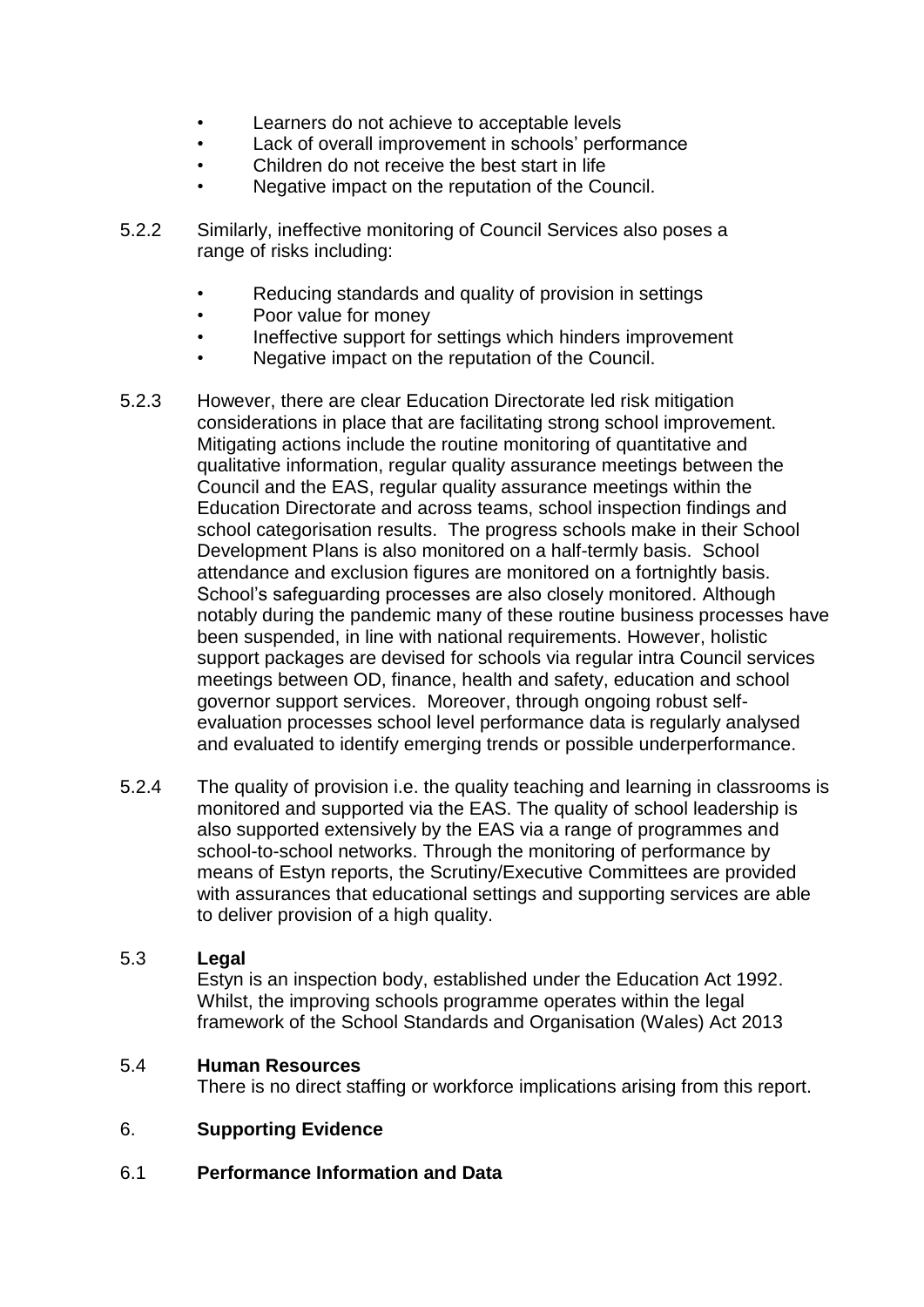#### 6.1.1 **School Categorisation**

Under normal circumstances, all schools are categorised on an annual basis in accordance with the National Model for Categorisation. The process has taken place at a regional level and historic national moderation has confirmed that the regional process is robust. However, there has been no school categorisation process undertaken since 2020. Importantly, Appendix 1 shows the significant progress made and the reduction in the level of support that Blaenau Gwent Schools require during recent times.

### 6.1.2 **Schools in the Red and Amber Categories, that have made positive progress (2019 to 2021)**

Appendix 1 details the progress of the following schools: -

- Brynbach Primary School; and,
- Glyncoed Primary School.

It is pleasing to note that both schools have made further positive progress and are now not in receipt of additional support with Brynbach Primary School being categorised as yellow in 2019/20 and Glyncoed Primary School was removed in the autumn term 2020 from the Schools Causing Concern process.

#### 6.1.3 **Schools Causing Concern (SCC)**

6.1.3.1 **Schools who are in receipt of additional support 2019 to 2020** Appendix 1 details the additional support that is now provided to Sofrydd Primary School (Yellow to Amber).

### 6.1.3.2 **Schools in Receipt of a Statutory Warning Notice (Red)** Appendix 1 details the arrangement and progress for the two schools, ALC and Brynmawr Foundation School that are in receipt of a Statutory Warning Notice and the River Centre, which is in receipt of a Pre-Warning Notice letter.

# 6.1.3.3 **Educational Inspections**

Since the last inspection report to this Committee in the Autumn of 2020 there have been no further Estyn inspections undertaken.

# 6.2 **Expected outcome for the public**

# 6.2.1 **Involvement (consultation, engagement, participation)**

The regional policy for monitoring, evaluation and intervention in schools through the categorisation process is derived from the National Categorisation Framework, but has been evolved through the engagement of a variety of stakeholders including schools and members of governing bodies. A range of Council services and external partners are involved in delivering programmes to support schools requiring improvement. Monitoring progress towards targets enables effective targeting of support.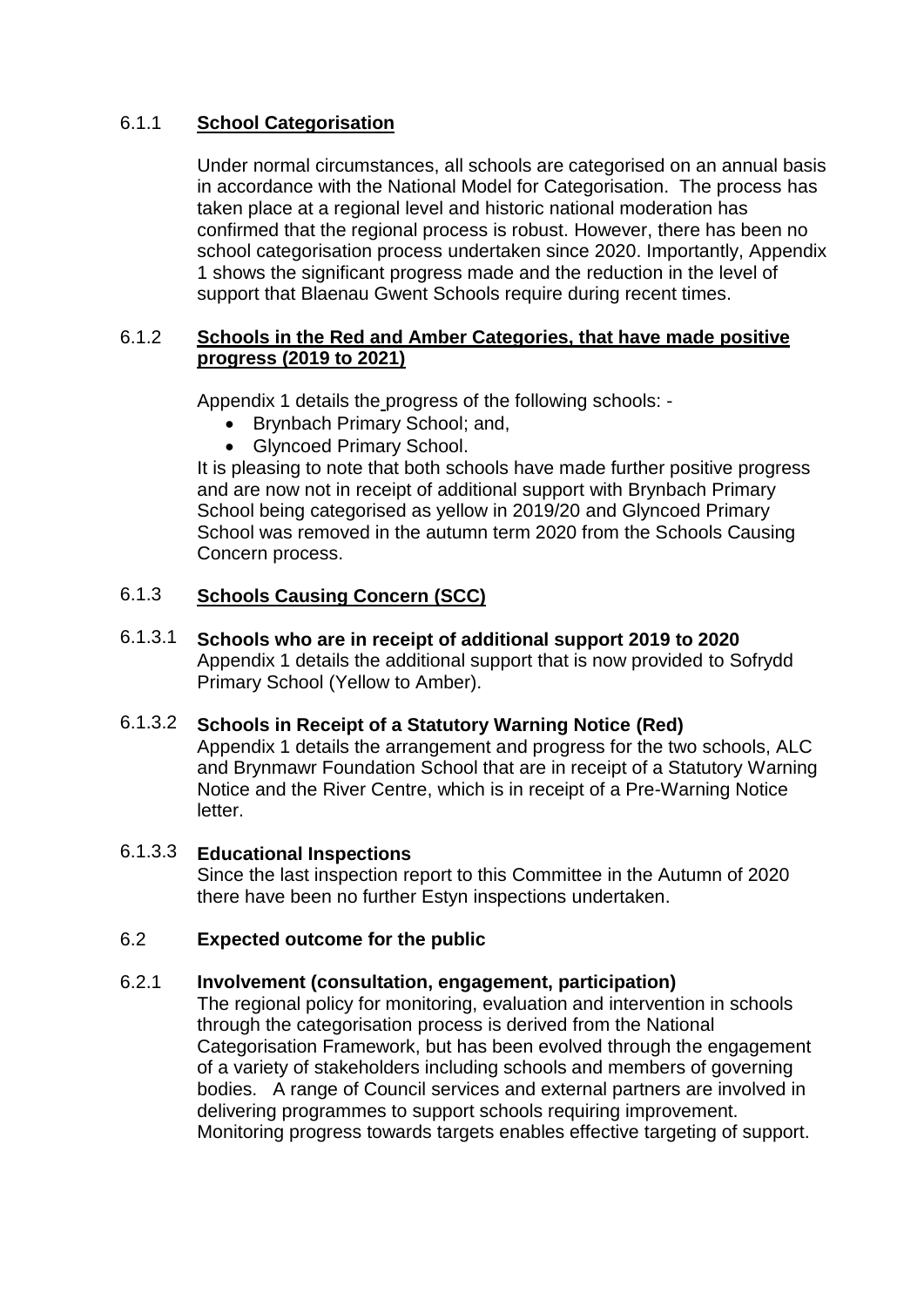# 6.2.2 **Thinking for the Long term (forward planning)**

Analysis of aggregate school performance data is a key element in ensuring that schools are known well by the Council so that appropriate support and intervention can be directed towards areas of greatest need. Monitoring of school performance facilitates support for schools to ensure that schools maintain high quality outcomes in the longer term.

### 6.2.3 **Preventative focus**

Through effective monitoring and evaluation of school performance, early identification of emerging areas for improvement can be achieved with consequent early intervention to secure improvement.

The effectiveness of the Council's monitoring, evaluation and intervention programmes ensure that preventative action is taken early in order to minimise the escalation of concerns.

### 6.2.4 **Collaboration / partnership working**

The Council collaborates with neighbouring local authorities through the South East Wales Consortium for the provision of School Improvement services through the Education Achievement Service (EAS). The Council also secures a range of pupil support services such as Hearing Impaired, Visually Impaired, Speech and Language, and Ethnic Minority support services through regional collaboration.

Within the Council, the school improvement and inclusion leadership teams ensure that there is a co-ordinated approach to supporting schools in the Education Directorate and across the Council as a whole.

# 6.2.5 **Integration (across service areas)**

The Council commissions its school improvement function on regional basis.

### 6.3 **EqIA (screening and identifying if full impact assessment is needed)**

There is no requirement for EQIA assessment since this is not a change of policy or practice. However, implementation of the council's monitoring, evaluation and intervention practice in schools has a positive impact on children and young people and on staff within a particular school. By improving the quality of education, standards are improved for all children and young people. Through the Council's school improvement strategy, particular focus is given to vulnerable learners and those who are at risk of underachievement.

# 7. **Monitoring Arrangements**

7.1 Monitoring of Estyn reports and improvement pathways is an important mechanism for ensuring that Members of the Education and Learning Scrutiny Committee and the Executive are sufficiently informed to enable them to hold the authority to account effectively for the quality of education provision, and importantly, pupil outcomes.